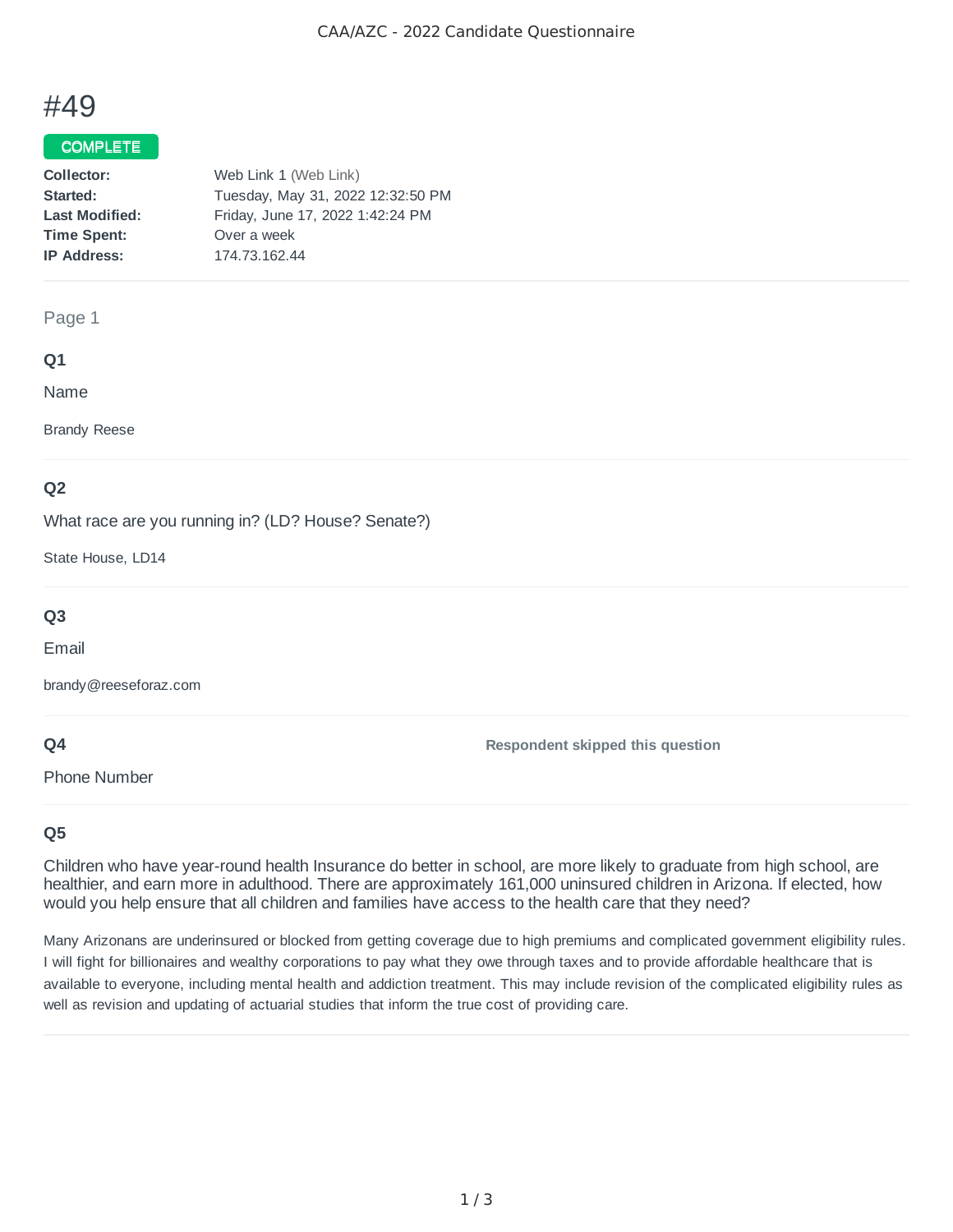## **Q6**

We know that a child's earliest years, birth to age 8, are the most important for the development of their brains. Highquality early childhood experiences can enhance that development. How can the state take a role in helping parents give their children the best start in life?

Arizona defines child neglect as the inability or unwillingness of a parent, guardian, or custodian of a child to provide that child with supervision, food, clothing, shelter or medical care if that inability or unwillingness causes unreasonable risk of harm to the child's health or welfare. In impoverished families, this ability to provide for the child could simply be a lack of resources, not an unwillingness to do so. This is likely increasingly the case with rising inflation and lack of affordable housing we are experiencing. Child safety has got to be the number one priority and changing the statutory definition of neglect could help more clearly define the criteria to achieve that goal. These families need to be supported, not fearful of losing their children if they seek help. Providing access to fully funded pre-k and access to child care are paramount to supporting parents as they seek to support their families.

## **Q7**

Many families in Arizona are struggling. Housing is becoming increasingly unaffordable, nearly one in four children live in poverty, and resources that used to be available to help families are no longer there. Research shows that when access to safety net resources are low, foster care populations are high. What is your plan to help children and families get the resources and services they need to keep them out of the child welfare system?

Our state currently has a \$5+ Billion surplus. We know that investing resources to support families and their ability to provide food, shelter, and basic necessities, will help lift these families out of poverty and prevent children from entering the foster care system. We saw a dramatic reduction in child poverty from the federal child tax credits. Arizona should reinstate and expand the monthly child tax credit.

## **Q8**

Arizona has been among the bottom states in per pupil K-12 funding for the past decade which has resulted in severe challenges including teacher shortages, crowded classrooms, and insufficient student support services. How will you ensure that students in every neighborhood have access to quality, well-funded education in Arizona

We currently have a multi-billion dollar surplus. Investing in our K-12 funding is one of the best ways to spend that surplus. We need to raise per pupil spending to at least the national median and block the expansion of vouchers that take money out of our public, neighborhood community schools.

## **Q9**

Arizona's elected leaders have created a tax code that is upside down and regressive– meaning that those with low incomes pay a much higher share of their income in taxes compared to Arizona's highest income earners. If elected, what will you do to make sure that wealthy and corporations pay their share of taxes?

The disastrous and ill-advised 'flat tax' needs to be repealed and replaced. Evidence shows us that historically the middle class was most robust when the wealthiest among us paid a much higher tax rate. Additionally, this is when our economy on the whole is the healthiest, when our country has a large middle class. The argument from too many politicians that taxing the wealthy who create jobs is a false narrative that is not born out by facts. Wealth does NOT trickle down, in fact, quite the opposite. We need to re-establish a progressive tax.